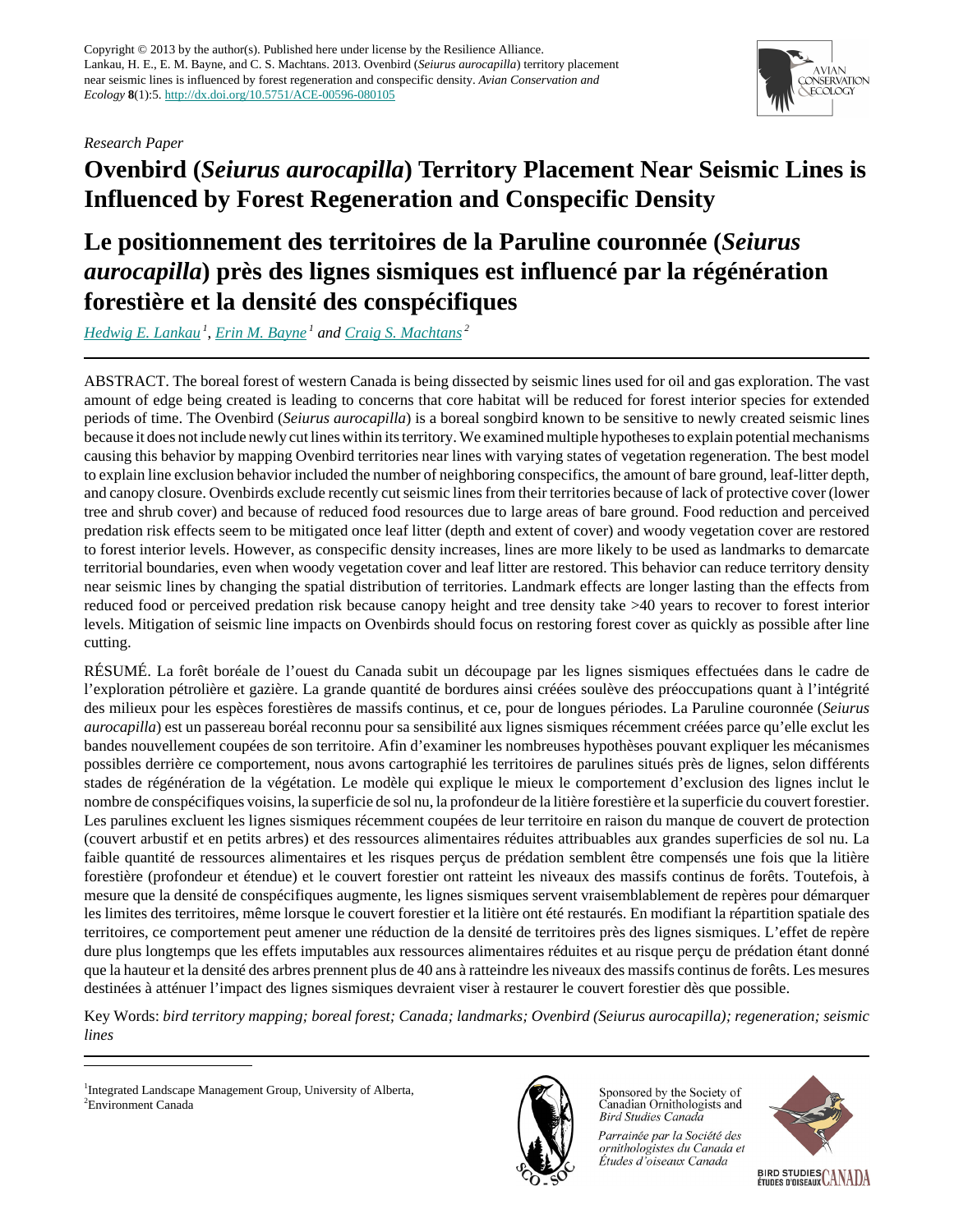# **INTRODUCTION**

The boreal forest that is underlain by the western Canadian sedimentary basin is continuing to be dissected by oil and gas exploration. Dissection is the stage along a fragmentation continuum when initial access into an ecosystem occurs (Hunter 1999) and is mainly caused by linear features. Accumulation of oil and gas features such as roads, pipelines, and seismic lines is leading to concerns that interior habitat is being reduced for forest interior species due to the amount of edge from these disturbances (Schneider 2002). Seismic lines are the dominant source of dissection caused by the energy sector (Schneider 2002, Lee and Boutin 2006). Historically, seismic lines were 5- to 8-m strips that extended for tens to hundreds of kilometers and were cleared of all forest cover to survey for oil and gas reserves. Currently, seismic lines can be <2 m wide in certain circumstances but typically are 3 to 5-m wide (Schneider 2002). After exploration, seismic lines are typically left to regenerate naturally. Regeneration can be poor because of continued human activity on the lines (e.g., all-terrain vehicle access) and poor growing conditions caused by altered light regimes, soil compaction, and/or soil moisture changes (Lee and Boutin 2006). The perception that seismic lines are not recovering and are causing long-term fragmentation effects on a variety of wildlife species has led to calls for limits on seismic line density (Dehcho Land Use Planning Committee 2006, Kennet 2006).

Current thresholds for seismic line density do not distinguish among different types or ages of seismic lines (Environment Canada 2011). Lines are visible on the landscape for long periods of time (Lee and Boutin 2006) but impacts on biodiversity are not necessarily related to visibility. To impose limits on the number of seismic lines deemed acceptable for biodiversity requires an understanding of which types and ages of lines create fragmentation effects and for how long these effects last. We argue that using wildlife as management indicators of seismic line impacts is one tool for deciding whether seismic lines have a functional impact and when that impact has been mitigated.

The Ovenbird (*Seiurus aurocapilla*) is the only boreal songbird whose response to seismic lines has been studied (Bayne et al. 2005*a*, 2005*b*; Machtans 2006), and its known sensitivity to lines makes it a potential management indicator for determining when a seismic line has recovered (Lindenmayer et al. 2000). In high-density populations, Ovenbirds defend territories directly up to the edge of seismic lines (conventional 8-m width) but do not include the lines within their territories (Bayne et al. 2005*b*). In lower-density populations, Ovenbirds place their territories away from seismic lines the year immediately after lines were cut (Machtans 2006). The end result of this behavior is fewer Ovenbirds in areas with high seismic line density (Bayne et al. 2005*b*, Machtans 2006). This behavior does not occur when lines are 3-m wide or less, suggesting industry best practices are an effective mitigation option (Bayne et al. 2005*a*). However, narrowing line width is not an option in all exploration events. An alternative mitigation strategy is to actively restore vegetation on wider seismic lines. No information exists on the composition and structure of vegetation on seismic lines required to reduce dissection effects for birds. Developing mitigation strategies for seismic lines requires an understanding of why species like the Ovenbird do not include wide seismic lines within their territories and/or why they avoid seismic line edges.

We suggest three mechanisms to explain why Ovenbirds exclude seismic lines from their territories. The food abundance hypothesis suggests Ovenbirds exclude lines from their territories because the lines are poor foraging habitat. Reduction in leaf-litter quality due to forest edge microclimate is a suggested cause for Ovenbird sensitivity to road edges and forest patch size (Burke and Nol 1998, Ortega and Capen 1999). Leaf-litter depth and vegetation structure are shown to be correlated with abundance of invertebrate prey (Smith and Shugart 1987, Burke and Nol 1998, Haskell 2000, VanWilgenburg 2001), and recently cut lines with reduced leaf-litter depth and cover may have lower food resources. Similarly, seismic lines may have lower litter depth (and lower food abundance) because leaf litter is disturbed or removed during line clearing. If food abundance is the main factor influencing line exclusion, recovery of leaf-litter depth to that of forest interior values should cause line exclusion behavior to disappear.

The protective cover hypothesis suggests that seismic lines are not included within territories because they represent a risky environment with insufficient shrub cover to conceal nests or to protect foraging adults and juveniles (Rodriguez et al. 2001, Walther and Gosler 2001, Eggers et al. 2008). Many species of mammals and raptors use linear features for movement and hunting (Latham et al. 2011, Tigner 2012), and Ovenbirds may be exposed to higher predation risk on recently cut lines as they cross from one side to the other or attempt to forage on the line. If lines are avoided because they are perceived as having greater risk, then regeneration of overhead cover should cause seismic line exclusion to disappear.

Finally Ovenbirds may live up to the edge of but not include seismic lines in their territories because lines act as landmarks (Bayne et al. 2005*a*). Landmarks are habitat features that reduce conflict between territory holders by providing a visible marker that is used to define territory boundaries (Mesterton-Gibbons and Adams 2003). Anecdotal evidence suggests that birds in open habitats use landscape features such as ridges and streams as boundaries (Errington 1930, Reid and Weatherhead 1988) and that forest birds may use vegetation features (St. Louis et al. 2004). Seismic lines create a visible break in continuous forest canopy similar to streams or ridges. According to the landmark hypothesis, if Ovenbirds use seismic lines as landmarks, individuals would be more likely to exclude seismic lines from their territories in areas where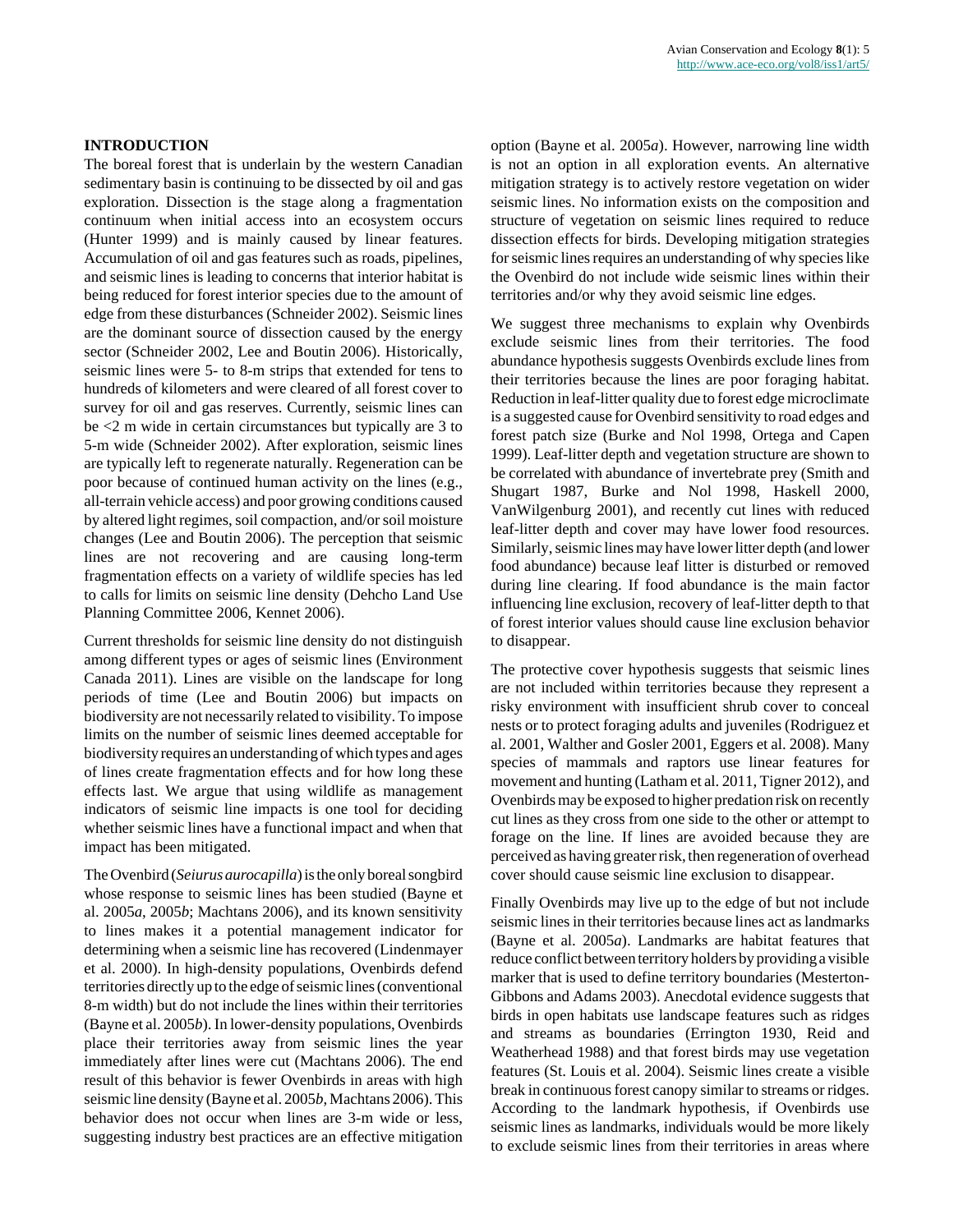there are greater numbers of conspecifics because such individuals are more likely to have a neighbor on the other side of the line. In addition, individuals should spend less time defending the portion of their territory adjacent to seismic lines than the areas surrounded by uniform forest because of reduced defense costs (Eason et al. 1999). Our objective was to examine how Ovenbirds behave near seismic lines with different levels of vegetation recovery and to test which aspect of vegetation structure best explains their behavior. By understanding the mechanisms causing Ovenbirds to exclude seismic lines, the energy sector will be better able to mitigate their effects and have a better understanding of how long seismic lines last based on their effects on bird territory behavior.

# **METHODS**

## **Study site**

Our study area was near Fort Liard, Northwest Territories, Canada. Mean annual precipitation is 350 to 500 mm and mean seasonal temperatures range from −20°C in the winter to 14° C in the summer. Forest types include black spruce (*Picea marianna*) bogs, white spruce (*Picea glauca*), trembling aspen (*Populus tremuloides*), paper birch (*Betula papyrifera*), and mixedwood stands. There is one primary road in the area. Oil and gas exploration has happened in periodic bursts over time and there are currently no producing wells. The low amount of human use of seismic lines in this region means that many lines have started to regenerate naturally, unlike seismic lines in other areas of western Canada (Lee and Boutin 2006).

## **Seismic line selection**

We selected 25 seismic lines that ran through deciduous habitat suitable for Ovenbirds (trembling aspen (*Populus tremuloides*) or paper birch (*Betula papyrifera*) dominated forests). Lines were selected to get a range of variation in vegetation regrowth on the line. Vegetation cover on lines ranged from bare ground to tall shrubs and saplings that reached close to the canopy height of the surrounding forest. The oldest lines were cut 40 years ago. The bare lines were generally used as winter roads or local all-terrain vehicle (for example, snowmobile) access routes. Four of the more revegetated lines had active human trails that were 2 to 3-m wide down the center of much taller online vegetation. All lines had some gap in the canopy, giving them a functional width of 5 to 12 m at forest canopy height. We classified line segments adjacent to Ovenbird territories based on vegetation height as: bare (no woody regrowth), open (woody shrub regrowth up to 2 m), medium (shrubs and saplings up to 6 m), or closed (tall shrubs, saplings, and trees >6 m in height).

## **Territory mapping**

We color banded (by means of Environment Canada Permit No. 10277 U) and mapped the territories of male Ovenbirds using methods similar to Barg et al. (2004). Birds were tracked between 4:00 AM to 12:00PM when they were actively defending territories. Each individual was tracked two to three times for ~3 h/day from its arrival on territory (last week of May) to the end of June. Individual singing locations of male birds were marked with flagging tape and then mapped using a handheld Trimble Nomad GPS data recorder. At each singing location we recorded the amount of time a male spent there and whether he was countersinging with a neighbor. We took a compass bearing and estimated the distance to each neighbor that the focal bird countersang with. The number of Ovenbird territories directly adjacent to the focal territory was also estimated to get a measure of local density of birds (the number of immediate neighbors for each focal bird). Birds were counted as neighbors if they countersang with the individual we were tracking and if their territory edge was within 100 m (approximate diameter of an Ovenbird territory) of the bird we tracked. Territories were located in patches of deciduous forest (within a matrix of other forest types) that were bisected by one or two seismic lines. Each patch of forest sampled was at least 1 km apart. We mapped 1 to 3 focal territories per patch depending on the size of the patch. We ensured that we distinguished these individuals consistently by using color bands (when visible in dense foliage), noting unique song types, and mapping territories simultaneously with multiple observers. We compared singing locations and countersinging events between tracking sessions to ensure that we had the same bird. We did not map the territories of birds that were directly adjacent to each other across the seismic line because their responses to the line would not be independent. We also eliminated any individuals whose territory boundary was found to be more than 50 m from a line and/or where we detected another bird singing between the focal territory and the seismic line at some point during the breeding season. The singing locations of each male Ovenbird were used to derive 100% minimum convex polygons.

## **Simulation**

We created a simulation model in a GIS to determine the rate at which randomly generated territories would include a seismic line simply by chance. This gave us an estimate of the reference condition (how territories would be arranged in a patch of forest without lines). We created a 4x4-km landscape and filled it with either a low density  $(-0.1 \text{ males/ha})$  or a high density (~0.5 males/ha) of territories. The high density landscape represented the density we observed in the field in areas where males had four neighbors. Low density was chosen to represent a situation with one-quarter of this density and was typical of what we observed in areas where males had a single neighbor. Territory size was simulated as the mean area of the 100% minimum convex polygons in our study area. Territory centers where based on random points generated using Hawth's Tools Extension in ArcMap 9.3 (esri 2009). We bisected the landscape with five random seismic lines and repeated the randomization 20 times for each density for a total of 100 line and point combinations. We used the same criteria as for the real territories to decide whether to count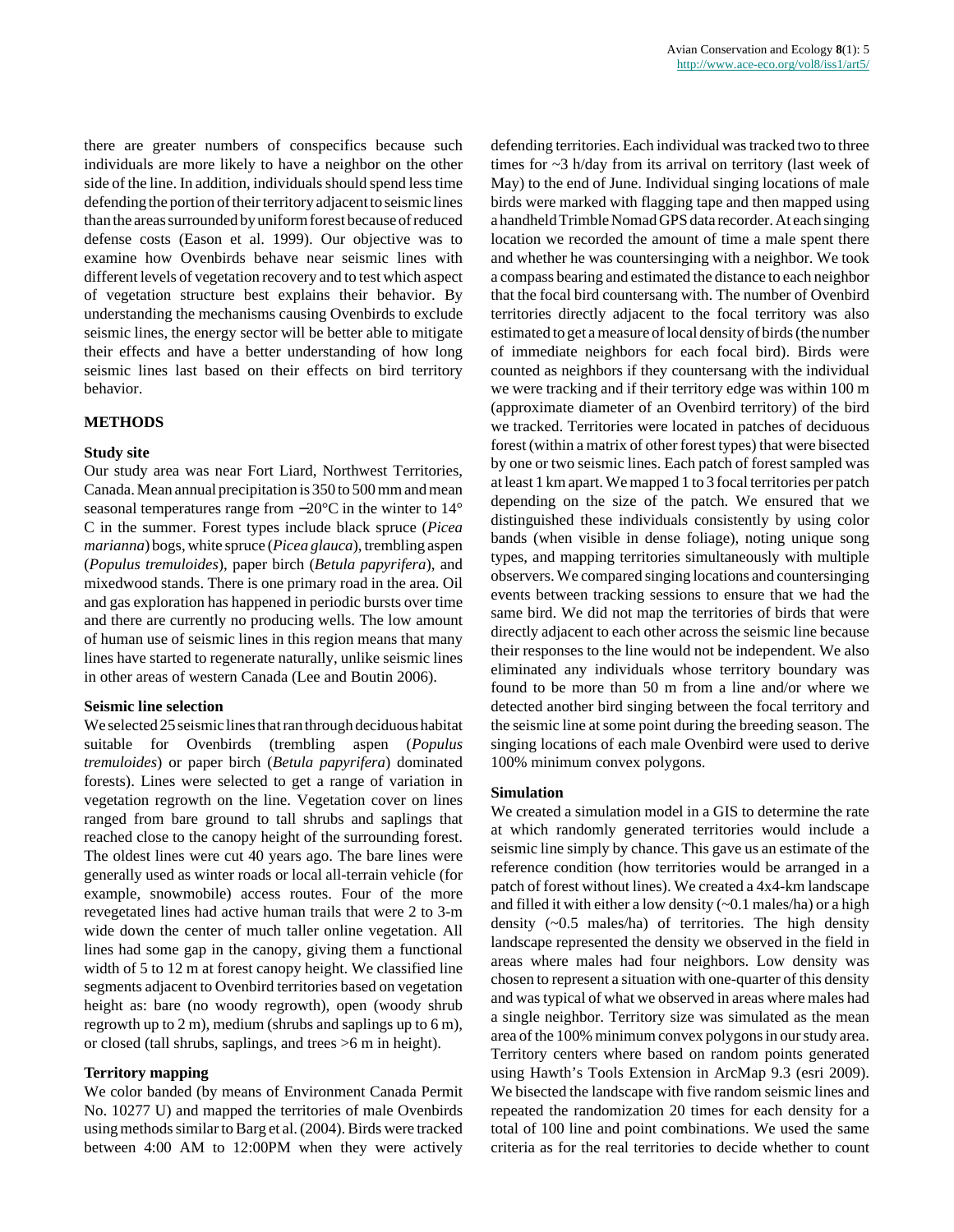territories as 0 (excluding the line) or 1 (including the line), and we counted only those territories that were within the same distance from the line (50 m) as the actual territories in our study area. Territories that were within the minimum distance from the line but had part of another territory between them and the line were excluded from analysis. We used the resulting random rate of line inclusion as the predicted probability of inclusion if birds do not adjust territory placement due to lines. Seismic lines should be deemed regenerated when the random and observed rates of line inclusion are no longer statistically different.

#### **Arthropods**

We sampled arthropods in 2009 to test if the assumption that insect abundance was correlated with leaf-litter depth held true for our study area and if there were differences in the relationship between lines and the forest. We used transects that started on one side of the seismic line perpendicular to the edge, crossed the line, and continued into the forest for 100 m on the other side. At each transect, three samples were collected across the seismic line (one in the center and one on each side 1 m from the forest edge). Forest samples were collected at the following distances from the edge: 1, 5, 10, 20, 30, 40, 50, 60, 80, and 100 m. At each sampling location we used a 15-cm diameter steel pipe to remove a leaf-litter core down to the mineral soil. We put the leaf litter into a white dishpan and hand-picked the sample for 1.5 min (J. Ball and H. Lankau, *personal communication*; VanWilgenburg et al. 2001). We collected and measured all arthropods (to the nearest millimeter) and classified them by order and/or shape. At each sampling location we measured litter depth to the nearest centimeter and recorded ground cover of the core as leaf-litter, moss, or bare dirt. Transects were located in Ovenbird territories so that we were measuring food resources relevant to our study species. We located transects on 15 lines and 27 territories in order to sample a range of forest and line regeneration conditions.

## **Defense effort**

We evaluated the distribution of singing locations, countersinging locations and time spent singing in each bird's territory to assess whether potential landmarks influenced territory defense effort. We located the center of each 100% minimum convex polygon and, assuming the territory to be a rough circle centered on this point, divided the area into quarters. One quadrant (side) faced the seismic line adjacent to the territory and the opposite quadrant faced the forest interior. The other two quadrants were parallel to the seismic line. For each quadrant we recorded presence/absence of landmarks (seismic lines and distinct breaks in the canopy located between territories and at least 8-m wide), and presence/absence of a neighbor (Fig. 1).

#### **Vegetation**

We compared species composition, density, and height of vegetation between seismic lines and territory interiors to

**Fig. 1**. Diagram of territories showing location of vegetation plots, how quadrants are labelled, and a typical territory arragement. Each quadrant corresponds to one side of the territory. Territories were divided into quadrants using the seismic line as a reference, so that they were all oriented the same relative to the line. Seismic lines ranged from 5 to 10 m in width. Territories were 100 to 150 m in diameter, although shape varied from circular to elliptical.



determine if the level of vegetation recovery correlated with the probability an Ovenbird lived across a seismic line. We located one sampling location (online) on the seismic line in the middle section of the line adjacent to the Ovenbird territory. Online vegetation was highly variable, especially on older lines. To account for this, three subplots were placed along a distance of 100 m to capture the variation in online vegetation. The three subplots were averaged to get the mean online value for each vegetation variable. Online plots were shaped to fit on the seismic line. We located an offline vegetation plot 30 m into the forest to avoid any vegetation changes related to the seismic line edge (McFarlane 2003). The forest plot was located on the side the Ovenbird used the most. Offline plots covered a maximum area of 0.04 ha, and the combination of the three online plots covered a similar area. We measured the density of trees (woody plants > 8 cm diameter at breast height, DBH) as number of stems/ha and density of shrub stems (defined as woody plants  $\langle 8 \text{ cm DBH} \rangle$  and  $\langle 50 \text{ cm tall} \rangle$  as number of stems/m<sup>3</sup>. Ground covered by leaf litter, moss, grass, forbs, and bare ground was visually estimated. Litter depth was measured to the nearest centimeter. We used a clinometer or a graduated 8-m pole (depending on tree height) to measure canopy height on the line and beside the line to compare the regeneration of the line relative to the forest. Canopy height in the forest was recorded as the mode height of the trees to avoid outliers that were particularly tall or short.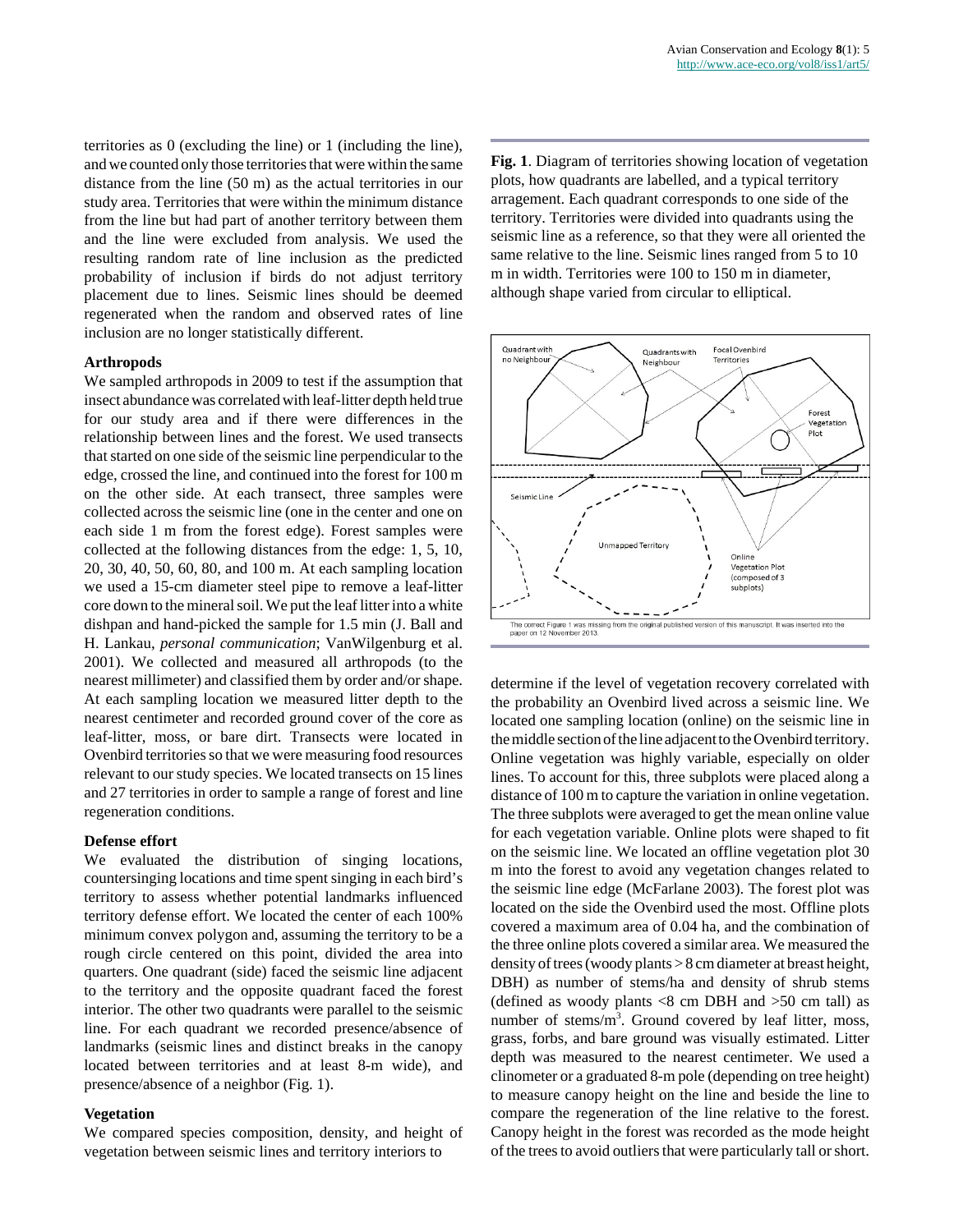We assessed angular canopy cover using a concave densiometer (Nuttle 1997). Finally, horizontal vegetation density from 0 to 3 m in height was measured using a 0.5-mwide coverboard: one observer held the board while the second stood 10 m away and estimated the percentage of the board that was obscured by green vegetation in four height increments (0 to 0.5 m; 0.5 to 1.0 m; 1.0 to 2.0 m; and 2.0 to 3.0 m). Further details of our vegetation surveys are available in Bayne et al. (2011).

# **Statistical analysis**

To test our three hypotheses, we created logistic regression models to evaluate whether the probability of an Ovenbird holding a territory across a seismic line (hereafter probability of inclusion) was one of the following:

 (1) A function of food availability as measured by leaf-litter depth and percent cover of bare ground (food hypothesis). Leaf-litter depth was used to represent food availability because arthropod abundance was measured only in 2009 but leaf litter was measured in both 2009 and 2009.

(2) A function of vegetation cover (shrub stem density, online tree density, online canopy height, online canopy cover, and line width (protective cover hypothesis). We also looked at how birds responded to our initial categorization of lines (bare, open, medium, and closed) as assessed in the field.

(3) A function of the number of neighbors (landmark hypothesis). Neighbors was treated as a continuous variable with four values (1,2,3,4) corresponding to the number of neighbors/bird.

(4) A function of a combination of these models.

Our response variable for all models was line inclusion, and we categorized territories as 1 if a male Ovenbird included the line within his territory and 0 if it did not include the line. The model that had the greatest support was determined using Akaike's Information Criteria for small sample size,  $AIC$ (Anderson 2008). We discussed only those models that were within 10  $AIC_c$  of the top model (Anderson 2008).  $AIC_c$ weights and evidence ratios were also shown. We argue that the food and protective cover hypotheses are not confounded even though both litter depth and protective cover increase with vegetation recovery because the correlation between these variables was  $r = 0.43$ . Some seismic lines had deeper leaf litter but little-to-no canopy cover while others had tall shrubs and trees and relatively shallow leaf litter.

All other analyses did not use AIC because we did not compare alternate models for food–leaf litter relationships, defense effort, or vegetation differences. We analyzed arthropod abundance using a mixed-effects logistic regression model because of the high number of zeros in the data (cores where no arthropod was detected). The response variable was presence/absence of arthropods and the explanatory variables were litter depth and location (line versus forest). Ovenbird territory was included as a random effect to account for repeated samples taken within each bird's territory. A mixedeffects regression model with a Gaussian error distribution was used to analyze whether defense effort differed between quadrants. The presence/absence of a seismic line or neighbor and their interaction for each quadrant were the categorical predictors. We tested for the interaction because seismic lines should reduce defense cost only if there is a neighbor directly adjacent. We used a one-way ANOVA to test whether individual vegetation variables were different among line categories and territory interiors. A Tukey–HSD post hoc test was used to determine which groups were different from each other. All models were fit in Stata Version 11.1 (StataCorp 2010).

# **RESULTS**

Field data were collected in 2008 and 2009, and the data were analyzed in 2010. We mapped the territories of 52 colormarked male Ovenbirds, 19 in 2008 and 33 in 2009. Eight were located beside bare lines, 12 near open lines, 17 near medium lines, and 15 near closed lines (Table 1). Seven birds had 1 neighbor, 14 birds had 2 neighbors, 23 birds had 3 neighbors, and 8 birds had 4 neighbors (Table 1). The mean number of singing locations collected for each Ovenbird was 37 (SD = 16.7, *n* = 52, min. = 13, max. = 86). Mean territory size was 1.07 ha (SD = 0.69,  $n = 52$ ). The mean distance between focal individuals within the same forest patch was 83  $m(SD = 69 m, n = 50)$ . This did not include patches with single individuals. We did not use data from birds with <10 points and/or <30 min of observation of singing behavior. We discarded data from 5 individuals where we could not verify that the points from different tracking sessions belonged to the same bird.

**Table 1**. Conspecific density and line category combinations: summary.

| Seismic line<br>category | Number of neighbors |    |    |   |       |  |  |
|--------------------------|---------------------|----|----|---|-------|--|--|
|                          |                     |    |    |   | Total |  |  |
| Bare                     |                     |    |    |   |       |  |  |
| Open                     | 0                   | 6  | 6  |   | 13    |  |  |
| Medium                   | 3                   |    |    |   | 16    |  |  |
| Closed                   |                     |    | 8  |   | 15    |  |  |
| Total                    |                     | 14 | 23 | 8 | 52    |  |  |

The three top-ranking models ( $\text{<10\,AU}{\text{c}}$  different) all included the number of neighbors. The best model for predicting rate of line inclusion by Ovenbirds included the number of neighbors, percent bare ground cover, leaf-litter depth and canopy cover (Table 2). This model was 80% more likely to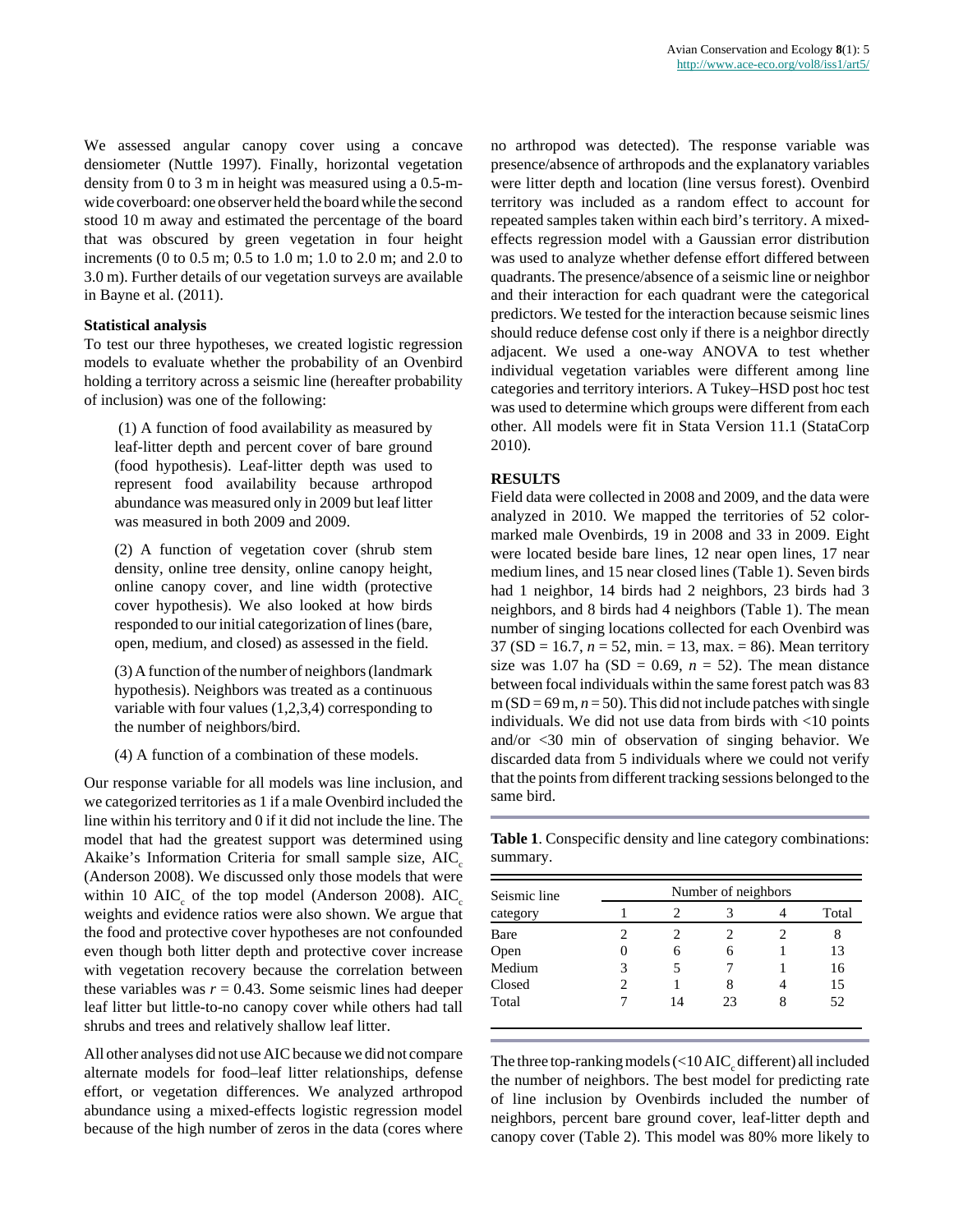**Table 2**. Ranked logistic regression models predicting probability of line inclusion ranked by AICc score. The full sample size of 52 birds was used in all models. Models are identified by hypothesis: N = neighbors hypothesis; F = food hypothesis; P = predation hypothesis. Both hypotheses and models are presented because there are multiple models for each hypothesis as well as combined models. The evidence ratio (ER) shows the support for the top model relative to all other models, while the Akaike weights (*w*) indicate the probability that a model ranks higher than the lower ranked models.

| <b>Hypothesis</b> | Model                                                 | Log<br>likelihood | k  | $AIC_c$ | Δ<br>AIC | Model<br>likelihood | w    | Evidence<br>ratio |
|-------------------|-------------------------------------------------------|-------------------|----|---------|----------|---------------------|------|-------------------|
| <b>NFP</b>        | Neighbors + bare ground + canopy cover + litter depth | $-21.98$          | 5. | 55.26   | 0.00     | 1.00                | 0.80 | 1.00              |
| NF                | Neighbors + bare ground + litter depth                | $-24.67$          | 4  | 58.20   | 2.94     | 0.23                | 0.18 | 4.35              |
| NP                | Neighbors $+$ canopy cover                            | $-28.63$          | 3  | 63.76   | 8.50     | 0.01                | 0.01 | 70.19             |
| N                 | <b>Neighbors</b>                                      | $-31.65$          | 2  | 67.55   | 12.29    | 0.00                | 0.00 | 465.81            |
| $\mathbf F$       | Litter depth $+$ bare ground                          | $-30.71$          | 3  | 67.91   | 12.65    | 0.00                | 0.00 | 558.84            |
| FP                | Bare ground $+$ litter depth $+$ can opy cover        | $-29.56$          | 4  | 67.97   | 12.71    | 0.00                | 0.00 | 574.77            |
| F                 | Bare ground                                           | $-32.39$          | 2  | 69.03   | 13.77    | 0.00                | 0.00 | 977.70            |
| P                 | Canopy cover                                          | $-32.98$          | 2  | 70.21   | 14.95    | 0.00                | 0.00 | 17.66.32          |
| NP                | Neighbors $+$ line category                           | $-29.69$          | 5. | 70.69   | 15.43    | 0.00                | 0.00 | 2.245.72          |
|                   | Base                                                  | $-35.08$          |    | 72.23   | 16.97    | 0.00                | 0.00 | 4,850.83          |

be the top model than any other model (Akaike weight  $= 0.80$ , Table 2). An increase in the percent cover of bare ground made line inclusion 0.86 times less likely, while an increase in canopy cover made line inclusion 1.1 times more likely (Table 3). An increase in the number of neighbors reduced the probability that the line would be included in the territory 0.13 times for every additional neighbor (Table 3).

**Table 3**. Parameter estimates and odds ratios for variables in the top-ranked logistic regression model (according to AICc score) in Table 2. The probability of line inclusion decreases with increasing amount of bare ground, more neighbors, and reduced canopy cover. Asterisks indicate significant trends  $(\alpha$  $= 0.05$ ). The direction of the response was the same for each explanatory variable in all lower ranked models. Because of the high Akaike weight (0.80), we present only the top model.

|                         |               |                  |       | Confidence<br>interval |              |  |
|-------------------------|---------------|------------------|-------|------------------------|--------------|--|
| Explanatory<br>variable | Odds<br>ratio | Coeffi-<br>cient | SЕ    | Lower<br>95%           | Upper<br>95% |  |
| Neighbors               | 0.130         | $-2.039*$        | 0.612 | $-3.238$               | $-0.84$      |  |
| Bare ground             | 0.862         | $-0.149*$        | 0.062 | $-0.271$               | $-0.028$     |  |
| Litter depth            | 0.643         | $-0.441*$        | 0.177 | $-0.789$               | $-0.093$     |  |
| Canopy cover            | 1.108         | $-0.103*$        | 0.042 | 0.02                   | 0.186        |  |
| Constant                |               | 11.581           | 3.225 | 5.26                   | 17.902       |  |

An increase in line type, as categorized in the field, increased the probability that Ovenbirds would include lines (Fig. 2). The greatest difference in line regeneration effects was between bare lines and all other lines. Birds next to bare lines consistently included the line 15 to 28% less than any other category regardless of the number of neighbors (Fig. 2). Open and medium lines were almost identical in their effect on line inclusion. Birds living next to closed lines had the highest rates of line inclusion regardless of the number of neighbors (Fig. 2).

**Fig. 2**. Probability that territories include lines as a function of the number of neighbors and line category. 95% confidence intervals (dotted lines) indicate whether the measured value is different from the expected value (straight line). The expected value represents the probability of inclusion if birds placed territories randomly without regard for seismic line location. Based on 100 runs, the expected rate of line inclusion simply due to chance is 65%  $(95\% \text{ CI} = +/- 1.2\%; SD = +/- 6.1\%).$ 



# **Simulation**

For the simulated high and low density landscapes, 65% of the territories were predicted to include the hypothetical line by chance. In comparison, birds in our dataset with four neighbors near bare, open, and medium lines included them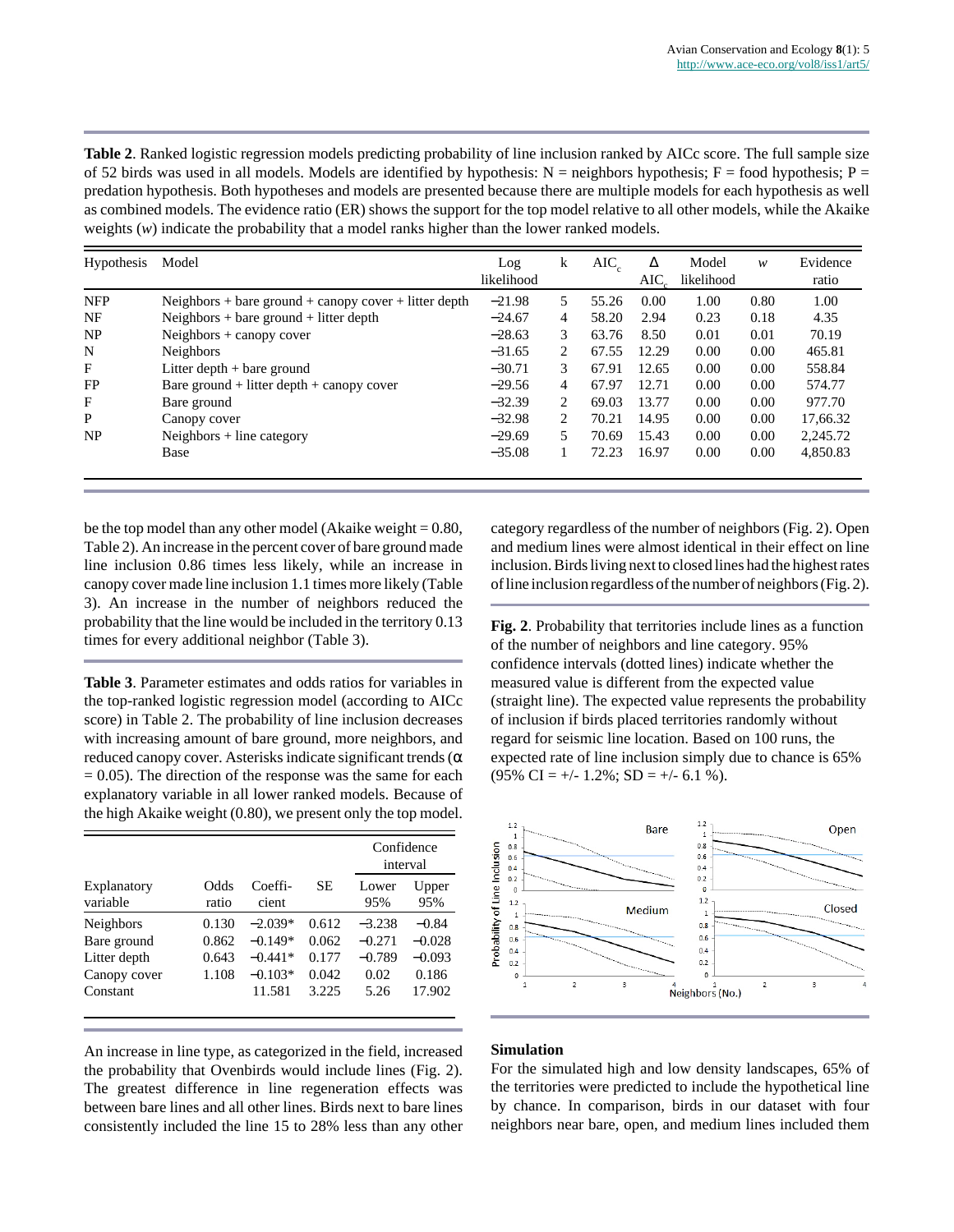8, 26, and 23% of the time, which was significantly different than what would have been expected due to chance (Fig. 2). Of the birds with four neighbors, 42% included the closed line but 95% confidence intervals included the possibility this result was no different from what the simulation predicted (65%) (Fig. 2). When Ovenbird density was low (one neighbor), lines in the open, medium, and closed categories were included more frequently than expected (91, 90, and 96%, respectively).

## **Arthropods**

The probability of detecting arthropods in seismic line leaflitter samples increased as litter depth increased ( $b = 0.066$ ,  $SE = 0.016$ ,  $p < 0.001$ ), and the likelihood of detecting an arthropod in a sample increased 1.07 times for every additional centimeter of litter depth. The probability of arthropod detection increased at a greater rate with litter depth on seismic lines ( $b = 0.165$ , se = 0.41,  $p < 0.001$ ) than in the forest ( $b =$ 1.231, SE =  $0.331$ ,  $p < 0.001$ ) because of a significant interaction ( $p = 0.003$ ) (Fig. 3).

**Fig. 3**. Probability of detecting arthropods in a 15-cm diameter litter core as a function of litter depth on seismic lines and in the forest.



# **Defense effort**

There was no marked reduction in the proportion of singing locations, countersinging locations, or time spent relative to seismic lines (Table 4). There was also no significant interaction between the location of neighbors and the location of seismic lines. The proportion of countersinging locations was greater on sides that had a neighbor  $(b = 0.16, SE = 0.043;$  $p < 0.001$ ).

## **Vegetation comparisons**

Once lines reach the closed category, vegetation characteristics were similar to those in the forest interior except for tree density (237 stems/ha on the lines and 1237 stems/ha in the forest) and canopy height (10 m on lines and 24 m in the forest; Table 5). Closed lines differed significantly from territory interiors in tree density and canopy height (Table 5).

**Table 4**. Mean proportion of singing locations, countersinging locations, and time spent, for all quadrants with and without landmarks and with and without neighbors. Italicized numbers represent standard errors on the mean. Asterisks indicate a significant difference in the means ( $\alpha$  = 0.05).

|                   |                | Neighbor |          |  |  |
|-------------------|----------------|----------|----------|--|--|
| Response variable | Landmark       | No       | Yes      |  |  |
| Singing locations | N <sub>0</sub> | 0.237    | 0.255    |  |  |
|                   |                | 0.015    | 0.018    |  |  |
|                   | Yes            | 0.233    | 0.263    |  |  |
|                   |                | 0.044    | 0.023    |  |  |
| Counter singing   | N <sub>0</sub> | 0.145    | $0.318*$ |  |  |
| locations         |                | 0.026    | 0.038    |  |  |
|                   | Yes            | 0.201    | $0.299*$ |  |  |
|                   |                | 0.059    | 0.051    |  |  |
| Time              | N <sub>0</sub> | 0.229    | 0.261    |  |  |
|                   |                | 0.018    | 0.023    |  |  |
|                   | Yes            | 0.214    | 0.256    |  |  |
|                   |                | 0.055    | 0.031    |  |  |

## **DISCUSSION**

Our top-ranked model provides evidence that all three hypothesized mechanisms—the use of lines as landmarks, the amount of potential protective cover, and correlates of food abundance—affect the probability of an Ovenbird including a line within their territory. The food abundance hypothesis is supported by the greater difference in line inclusion between bare lines and all other line types. Litter depth is lowest and percentage of bare ground greatest for bare lines, which means that these lines likely had less food for Ovenbirds. Food resources and leaf-litter depth were correlated; and thicker leaf-litter cores were more likely to contain arthropods. This agrees with existing literature showing that leaf-litter depth is important in determining food abundance for Ovenbirds (Burke and Nol 1998). The differential change in arthropod abundance with increasing leaf-litter depth on the lines suggests low leaf-litter depth values on seismic lines might result in less food relative to similar litter depths in the forest (Fig. 3). This could be caused by microclimate conditions on bare and open lines making leaf litter drier and less productive (Remmert 1981, Ferguson 2004) until taller vegetation establishes better cover. The nonsignificant difference in litter depth between closed, medium, and open lines and the forest suggests that food resources have likely recovered on these seismic lines. Although leaf-litter depth and canopy cover were weakly correlated, the model containing leaf litter, canopy cover, and bare ground ranked higher than models with either variable alone.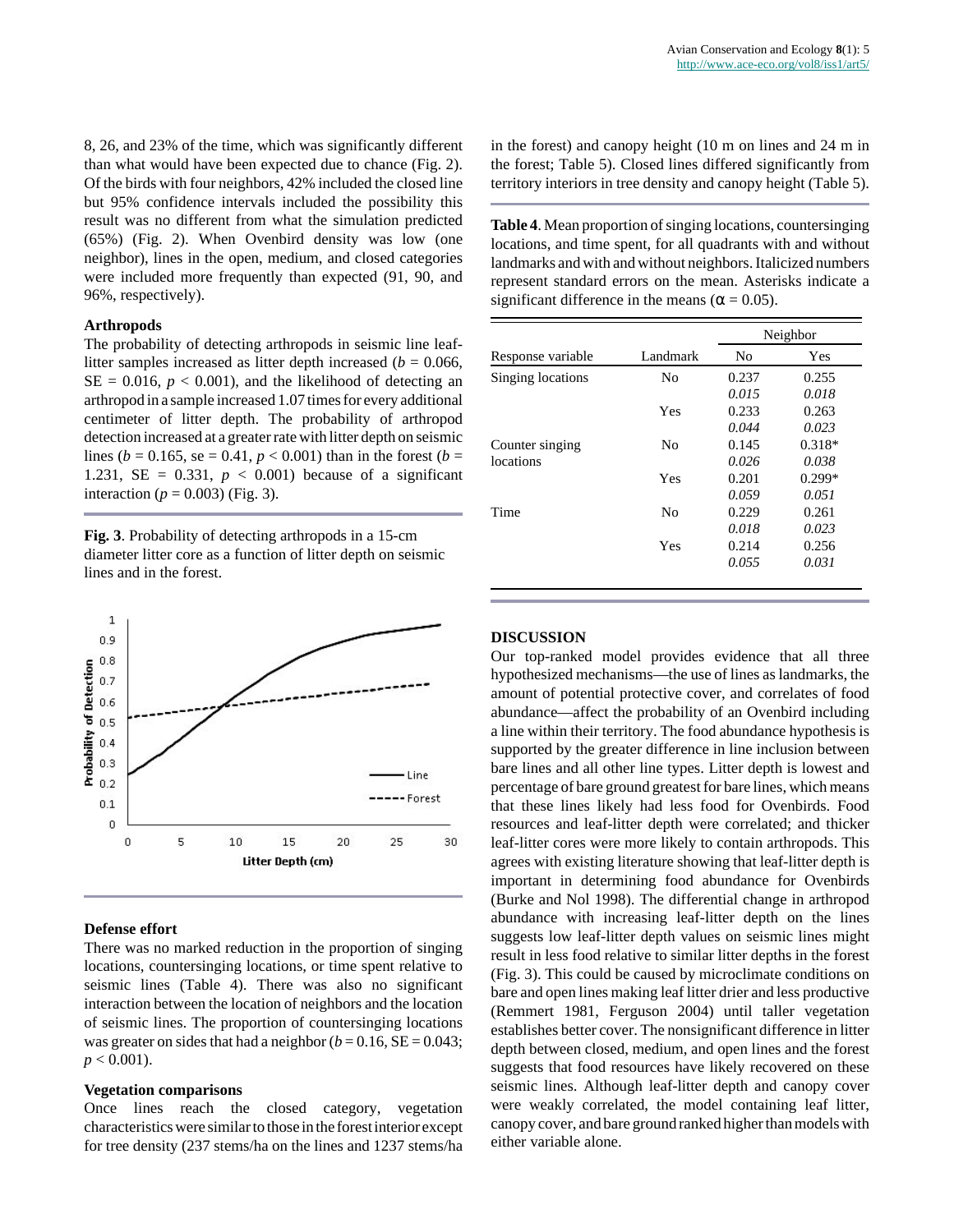| Vegetation variable        |                        | Line category          |                          |                          |                          |  |
|----------------------------|------------------------|------------------------|--------------------------|--------------------------|--------------------------|--|
|                            | Bare<br>(Mean)<br>(SE) | Open<br>(Mean)<br>(SE) | Medium<br>(Mean)<br>(SE) | Closed<br>(Mean)<br>(SE) | Forest<br>(Mean)<br>(SE) |  |
| Bare ground (%)            | $24.76 \text{ }^+$     | $8.20 +$               | 1.57                     | 1.05                     | 0.00                     |  |
|                            | 3.91                   | 2.84                   | 1.13                     | 1.02                     | 0.00                     |  |
| Leaf-litter cover (%)      | 49.78                  | 53.78                  | 60.78                    | 78.79                    | 77.62                    |  |
|                            | 8.03                   | 7.74                   | 7.92                     | 6.98                     | 2.92                     |  |
| Litter depth (cm)          | $2.04 \dagger$         | 6.3                    | 7.21                     | 7.26                     | 8.77                     |  |
|                            | 0.25                   | 0.76                   | 0.55                     | 0.40                     | 0.33                     |  |
| Shrub stem density $(m^2)$ | $0.19\dagger$          | 1.07                   | 1.91                     | 1.35                     | 2.03                     |  |
|                            | 0.05                   | 0.21                   | 0.31                     | 0.22                     | 0.18                     |  |
| Tree density (stem/ha)     | $0.00\dagger$          | $4.36\dagger$          | $20.76\dagger$           | 237.05 †                 | 1215                     |  |
|                            | 0.00                   | 3.03                   | 14.38                    | 54.58                    | 75.6                     |  |
| Canopy height (m)          | $0.00 +$               | $1.31 \;{\dagger}$     | $3.70 +$                 | $10.34 \dagger$          | 23.85                    |  |
|                            | 0.00                   | 0.12                   | 0.29                     | 0.94                     | 0.74                     |  |
| Canopy cover               | $62.16 \;{\rm t}$      | $69.27 +$              | 75.98                    | 83.26                    | 85.56                    |  |
|                            | 4.52                   | 2.40                   | 2.15                     | 2.44                     | 1.62                     |  |
| Vegetation density         |                        |                        |                          |                          |                          |  |
| 0 to 0.5 m $\dagger$       | $2.89 +$               | $3.99 +$               | 4.29                     | 4.19                     | 4.17                     |  |
|                            | 0.18                   | $0.19\,$               | 0.13                     | 0.16                     | 0.12                     |  |
| 0.5 to 1.0 m $\dagger$     | $1.58\dagger$          | $3.16\dagger$          | 3.40                     | 3.18                     | 3.62                     |  |
|                            | 0.18                   | 0.22                   | 0.16                     | 0.19                     | 0.14                     |  |
| 1.0 to 2.0 m $\dagger$     | $0.79 +$               | $1.57 +$               | 2.62                     | 2.62                     | 2.84                     |  |
|                            | 0.23                   | 0.16                   | 0.25                     | 0.18                     | 0.12                     |  |
| 2.0 to 3.0 m $\dagger$     | $0.85\dagger$          | $1.45 +$               | 2.28                     | 2.58                     | 2.72                     |  |
|                            | 0.26                   | 0.15                   | 0.21                     | 0.24                     | 0.12                     |  |

**Table 5**. Description (means and standard errors of the means (SE) of selected vegetation variables by line type. Means of vegetation in the neighboring forest and landmark areas are included for reference. Asterisks indicate values that are significantly different from the forest interior ( $\alpha$  = 0.05).

† Measured using coverboard (maximum height of 3 m).

The role of canopy cover in predicting line inclusion supports the hypothesis that lines with less vegetation may also be perceived as riskier habitat because they lack protective cover. Canopy cover values increase with both vegetation density and height above 1 m. Ovenbirds commonly forage on the ground below shrubs and trees (Porneluzi et al. 2011), and we regularly saw females foraging on the ground below singing males. Bare and open lines have little protective cover from aerial predators, such as hawks and falcons, which are known to hunt along forest edges (Smallwood and Bird 2002, Preston and Beane 2009). As lines regrew and reached our medium category, protective cover at ground level was restored, which seems to allow birds to move across and along lines while foraging without being exposed to visual predators. We observed birds singing on closed lines but never on bare, open, or medium lines. Closed lines had trees with a mean height of 10 m (which is also the mean height at which we recorded Ovenbirds singing) and canopy cover equal to that of the forest interior, suggesting closed lines meet Ovenbird requirements for protective cover.

The importance of local Ovenbird density (number of neighbors) in determining the probability of inclusion partially supports the landmark hypothesis. If a bird has few neighbors, there is less need for birds to agree on territory boundaries, and individuals may roam more widely simply because they can. Alternatively, if a bird has neighbors on more sides, it will have an increased need to defend its territory on more sides and more incentive to reduce defense costs by any means available. Seismic lines are more likely to be the boundary of one side of the territory for most individuals in areas with a high density of conspecifics. On bare, open, and medium lines, lack of food and cover (i.e., quality of the line area) may also contribute to line exclusion because the amount of energy required to defend the area is not compensated by the resources available. We found no support for landmarks reducing defense effort. The greater proportion of countersinging locations on the side of the territory with a neighbor indicates that individuals do focus more effort on the sides of the territory where there is the most threat. One reason we may not have detected a benefit from the presence of landmarks might be that this benefit is most noticeable during territorial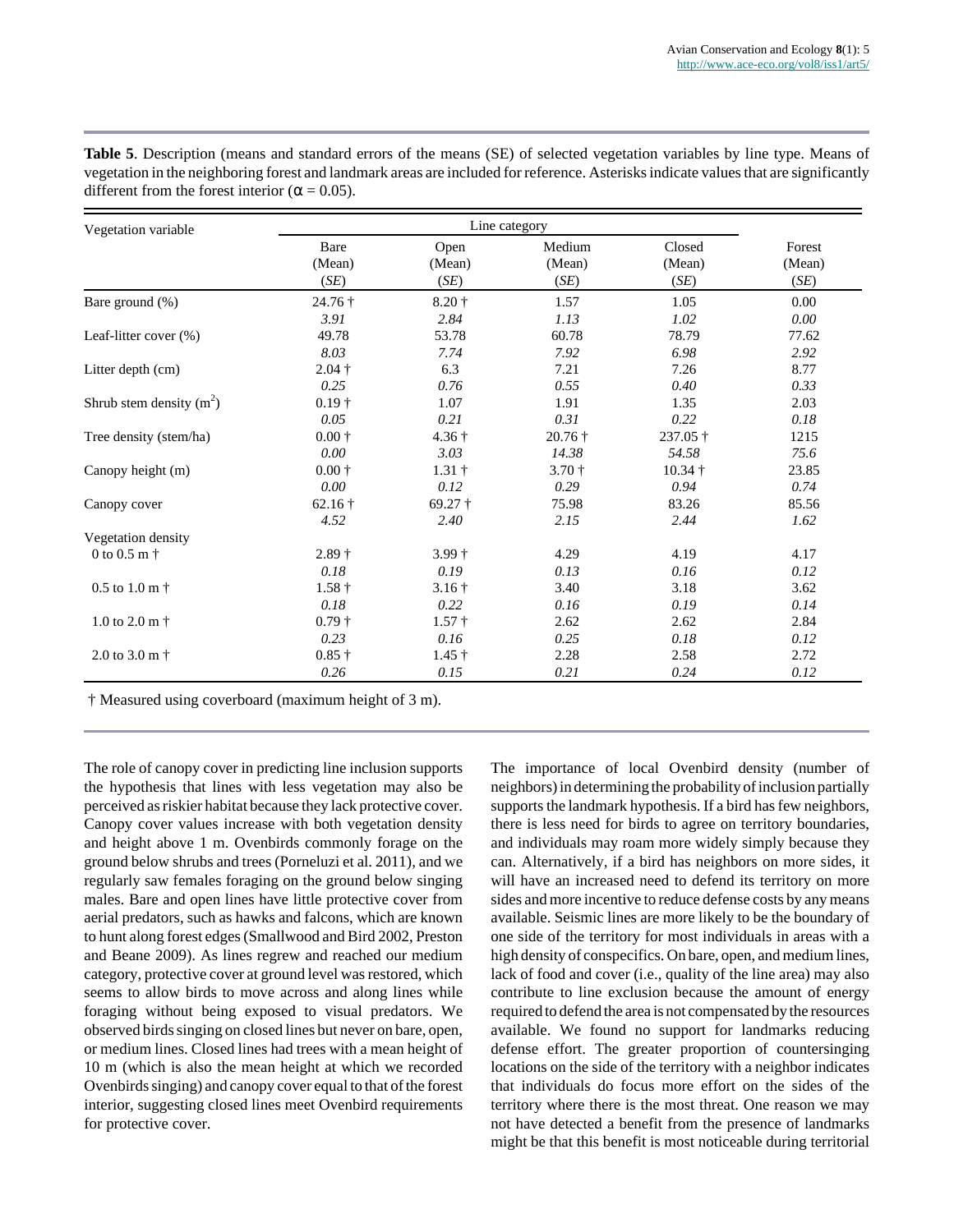establishment when more aggressive interactions occur (Lamanna and Eason 2003). Additionally, singing rate and time spent are not exclusively used for territorial defense (Lein 1981). However, the fact that Ovenbirds on opposite sides of the line will both live up to the edge of but not include the line —even on closed lines where the quality of the line area is no longer lower than the forest—does support the landmark hypothesis. We have observed a number of instances where males were countersinging and having altercations from perches on opposite sides of a seismic line. We observed the same behavior at territory edges within the forest interior. Our results suggest that seismic lines act as landmarks, thus adding to the existing literature showing differences in topography and vegetation characteristics at bird territory boundaries (Errington 1930, Reid and Weatherhead 1988, St. Louis et al. 2004).

Although use of landmarks may make delineation of territorial boundaries easier, the overall effect on Ovenbird populations may be negative. Machtans (2006) found that total Ovenbird density declined after seismic lines were cut. Geometric relationships demonstrate that bird density at the local scale is reduced with forest dissection because fewer territories fit into patches of forest bisected by seismic lines in a landscape saturated with birds (Bayne et al. 2005*b*). Territorial birds tend to have round- to hexagonal-shaped territories because this shape results in the smallest edge to area ratio and potentially minimizes defense costs (Barlow 1974). The wedge- and triangle-shaped pieces of forest created by overlapping seismic lines mean that a bird needs to live over a line or defend an odd-shaped territory with potentially higher defense costs (Barlow 1974) to exist in areas with high seismic line dissection. Because an increase in the number of neighbors increases the rate of line exclusion, the effect of seismic lines is greatest where Ovenbirds are most abundant.

We suggest that any perceived risk to Ovenbirds of using seismic lines for foraging may disappear once woody vegetation regrows to a threshold value of about 2 m (which can occur in good conditions within  $\leq$  years after line clearing), and risk for territorial defense activities can be mitigated once line vegetation reaches an average height of 10 m (which occurs 30 to 40 years after clearing in our study area). Food value is likely restored once leaf-litter depth reaches a mean of 7 to 8 cm. The vegetation characteristics that determine whether lines are suitable as landmarks are most likely tree density and height. These variables are still significantly different between closed lines and territory interiors, suggesting that landmark behavior may persist for a long time. The rate of line inclusion on closed lines is 23% lower than the predicted value; however, our sample size of birds with four neighbors is small (8), and there is uncertainty, due to the wide confidence intervals, about whether the pattern

we observed is different than predicted by our simulations. We conclude that 30-to-40-year old lines are close to being functionally regenerated for Ovenbirds.

The amount of habitat directly lost to seismic lines at the landscape level is relatively low (about 1 to 2% in highly developed areas of Alberta, Auman et al. 2007). Thus, the impact of seismic lines alone is not likely to endanger Ovenbird populations in the boreal forest. However, seismic lines do need to be considered in calculations of the cumulative effects of all of the other industrial activities occurring in the boreal forest, including agriculture, forestry, roads, and intensive oil and gas development (Schneider 2002). We currently do not know how Ovenbirds and other boreal songbirds will be affected when they lose habitat and the remaining forest is also degraded by linear features. Therefore, it is important to consider what mitigation techniques might reduce the impact of seismic lines. Regeneration of forest cover on seismic lines can likely be improved by reducing human use (Lee and Boutin 2006) and using line-clearing techniques that provide good tree seedling microhabitat and reduce soil compaction (Greene et al. 1999). Based on our results and the work of Bayne et al. (2005b), the best management practices for the energy sector to use to mitigate their impacts on species like the Ovenbird seem to be a reduction in line width to 3 m and the use of line-clearing practices that increase line canopy cover through rapid regeneration of trees to a minimum of half the height of the surrounding forest.

*Responses to this article can be read online at:* <http://www.ace-eco.org/issues/responses.php/596>

## **Acknowledgments:**

*We thank James Campbell, Bryce Hoye, Simon Valdez, Martin Lankau, Emily Hamblen, Jesse Tigner, and Calvin Chueng for assistance in the field and lab. The Acho Dene Koe First Nation granted permission to access their traditional lands and provided in-kind support at our field site. Research funding and support were provided by Environmental Studies Research Fund; Environment Canada; Paramount Resources; Alberta Upstream Petroleum Research Fund; Canadian Circumpolar Institute; Alberta Sports, Recreation, Parks and Wilderness Foundation; Association of Field Ornithologists; and Aboriginal Affairs and Northern Development Canada. Inkind support came from the Northwest Territories' Department of Environment and Natural Resources. We would like to thank the following for all their ideas and insight: Karen Halwas, Ray Case, Chandra Venables, Karin Clark, Craig Machtans, Tom Lakusta, David Kerr, and Nicole McCutchen. Personal*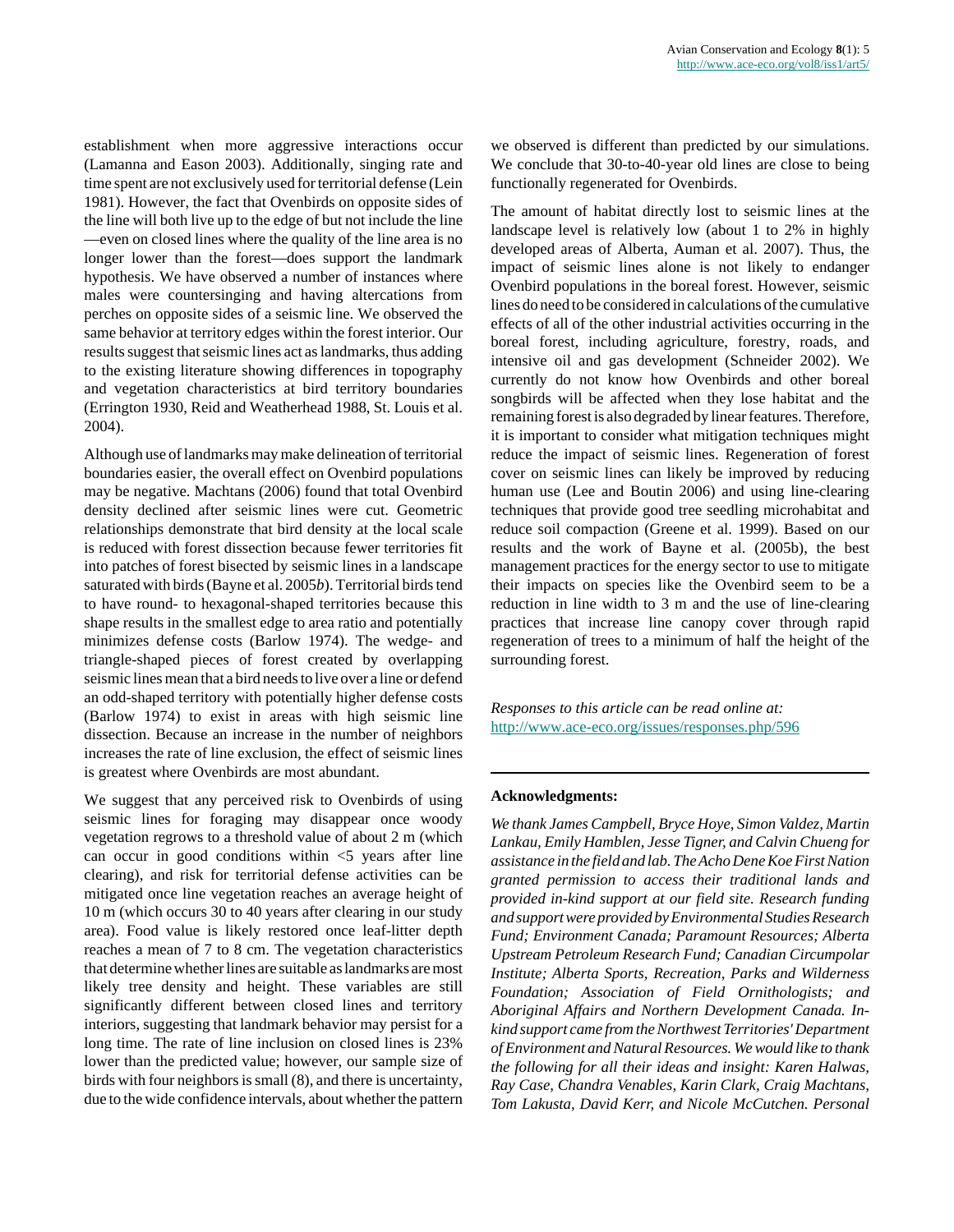*funding to H. L. was provided by the Natural Sciences and Engineering Research Council of Canada (NSERC) and Alberta Advanced Education.*

# **LITERATURE CITED**

Anderson, D. R. 2008. *Model based inference in the life sciences: a primer on evidence*. Springer, New York, USA. <http://dx.doi.org/10.1007/978-0-387-74075-1>

Aumann, C., D. R. Farr, and S. Boutin. 2007. Multiple use, overlapping tenures, and the challenge of sustainable forestry in Alberta. *The Forestry Chronicle* 83:642-650.

Barg, J. J., J. Jones, and R. J. Robertson. 2004. Describing breeding territories of migratory passerines: suggestions for sampling, choice of estimator, and delineation of core areas. Journal of Animal Ecology 74:139-149. [http://dx.doi.](http://dx.doi.org/10.1111/j.1365-2656.2004.00906.x) [org/10.1111/j.1365-2656.2004.00906.x](http://dx.doi.org/10.1111/j.1365-2656.2004.00906.x)

Barlow, G. W. 1974. Hexagonal territories. *Animal Behavior* 22:876-878. [http://dx.doi.org/10.1016/0003-3472\(74\)90010-4](http://dx.doi.org/10.1016/0003-3472(74)90010-4)

Bayne, E. M., S. Boutin, B. Tracz, and K. Charest. 2005*a*. Functional and numerical responses of Ovenbirds (*Seiurus aurocapilla*) to changing seismic exploration practices in Alberta's boreal forest. *Ecoscience* 12:216-222.

Bayne, Dr. E., H. Lankau, and J. Tigner. 2011. *Ecologicallybased criteria to assess the impact and recovery of seismic lines: the importance of width, regeneration, and seismic density*. Environmental Studies Research Funds Report No. 192. Natural Resources Canada and Aboriginal Affairs and Northern Development Canada, Edmonton, Alberta, Canada.

Bayne, E. M., S. L. VanWilgenburg, S. Boutin, and K. A. Hobson. 2005*b*. Modeling and field-testing of Ovenbird (*Seiurus aurocapillus*) responses to boreal forest dissection by energy sector development at multiple spatial scales. *Landscape Ecology* 20:203-216.

Burke, D. M., and E. Nol. 1998. Influence of food abundance, nest site habitat, and forest fragmentation on breeding Ovenbirds. *The Auk* 115: 96–104.<http://dx.doi.org/10.2307/4089115>

Dehcho Land Use Planning Committee. 2006. Respect for the land: Dehcho Land Use Plan. Final Draft Plan, May 2006. Fort Providence, Northwest Territories, Canada

Eason, P. K., G. A. Cobs, and K. G. Trinca. 1999. The use of landmarks to define territorial boundaries. *Animal Behaviour* 58:85-91.<http://dx.doi.org/10.1006/anbe.1999.1133>

Eggers, S., M. Griesser, and J. Ekman. 2008. Predator-induced reductions in nest visitation rates are modified by forest cover and food availability. *Behavioral Ecology* 19:1056-1062. <http://dx.doi.org/10.1093/beheco/arn063>

Environment Canada. 2011. Recovery strategy for the Woodland Caribou (*Rangifer tarandus caribou*), boreal population in Canada. *Species at Risk Act* Recovery Strategy Series. Ottawa, Ontario, Canada.

Errington, P. L. 1930. Territory disputes of three nesting marsh hawks. *The Wilson Bulletin* 42:237-239.

esri. 2009. ArcGIS for Desktop 9.3.1. Redlands, California, USA.

Ferguson, S. H. 2004. Does predation or moisture explain distance to edge distribution of soil arthropods? *American Midland Naturalist* 152:75-87.

Greene, D. F., J. C. Zasada, L. Sirios, D. Kneeshaw, H. Morin, I. Charron, M.-J. Simard. 1999. A review of the regeneration dynamics of North American boreal forest tree species. *Canadian Journal of Forest Research* 29:824-839

Haskell, D. G. 2000. Effects of forest roads on macroinvertebrate soil fauna of the southern Appalachian Mountains. *Conservation Biology* 14:57-63. [http://dx.doi.](http://dx.doi.org/10.1046/j.1523-1739.2000.99232.x) [org/10.1046/j.1523-1739.2000.99232.x](http://dx.doi.org/10.1046/j.1523-1739.2000.99232.x)

Hunter, M. L. 1999. *Maintaining biodiversity in forest ecosystems.* Cambridge University Press, Cambridge, UK. <http://dx.doi.org/10.1017/CBO9780511613029>

Kennett, S. 2006. *From science-based thresholds to regulatory limits: implementation issues for cumulative effects management.* Northern Division, Environment Canada, Yellowknife, Northwest Territories, Canada.

Lamanna, J. R., and P. K. Eason. 2003. Effects of landmarks on territorial establishment. *Animal Behaviour* 65:471-478. <http://dx.doi.org/10.1006/anbe.2003.2095>

Latham, A. D. M., M. C. Latham, M. S. Boyce, and S. Boutin. 2011. Movement responses by wolves to industrial linear features and their effect on woodland caribou in northeastern Alberta. *Ecological Applications* 21:2854–2865. [http://dx.](http://dx.doi.org/10.1890/11-0666.1) [doi.org/10.1890/11-0666.1](http://dx.doi.org/10.1890/11-0666.1)

Lee, P., and S. Boutin. 2006. Persistent and developmental transition of wide seismic lines in the western boreal plains of Canada. *Journal of Environmental Management* 78:240-250. <http://dx.doi.org/10.1016/j.jenvman.2005.03.016>

Lein, M. R. 1981. Display behaviour of Ovenbirds (*Seiurus aurocapillus*) II. Song variation and singing behaviour. *The Wilson Bulletin* 93:21-41.

Lindenmayer, D. B., C. R. Margules, and D. B. Botkin. 2000. Indicators of biodiversity for ecologically sustainable forest management. *Conservation Biology* 14: 941-950. [http://dx.](http://dx.doi.org/10.1046/j.1523-1739.2000.98533.x) [doi.org/10.1046/j.1523-1739.2000.98533.x](http://dx.doi.org/10.1046/j.1523-1739.2000.98533.x) 

MacFarlane, A. K. 2003. *Vegetation response to seismic lines: edge effects and on-line succession.* Master's Thesis, Department of Biological Sciences, University of Alberta, Edmonton, Alberta, Canada.